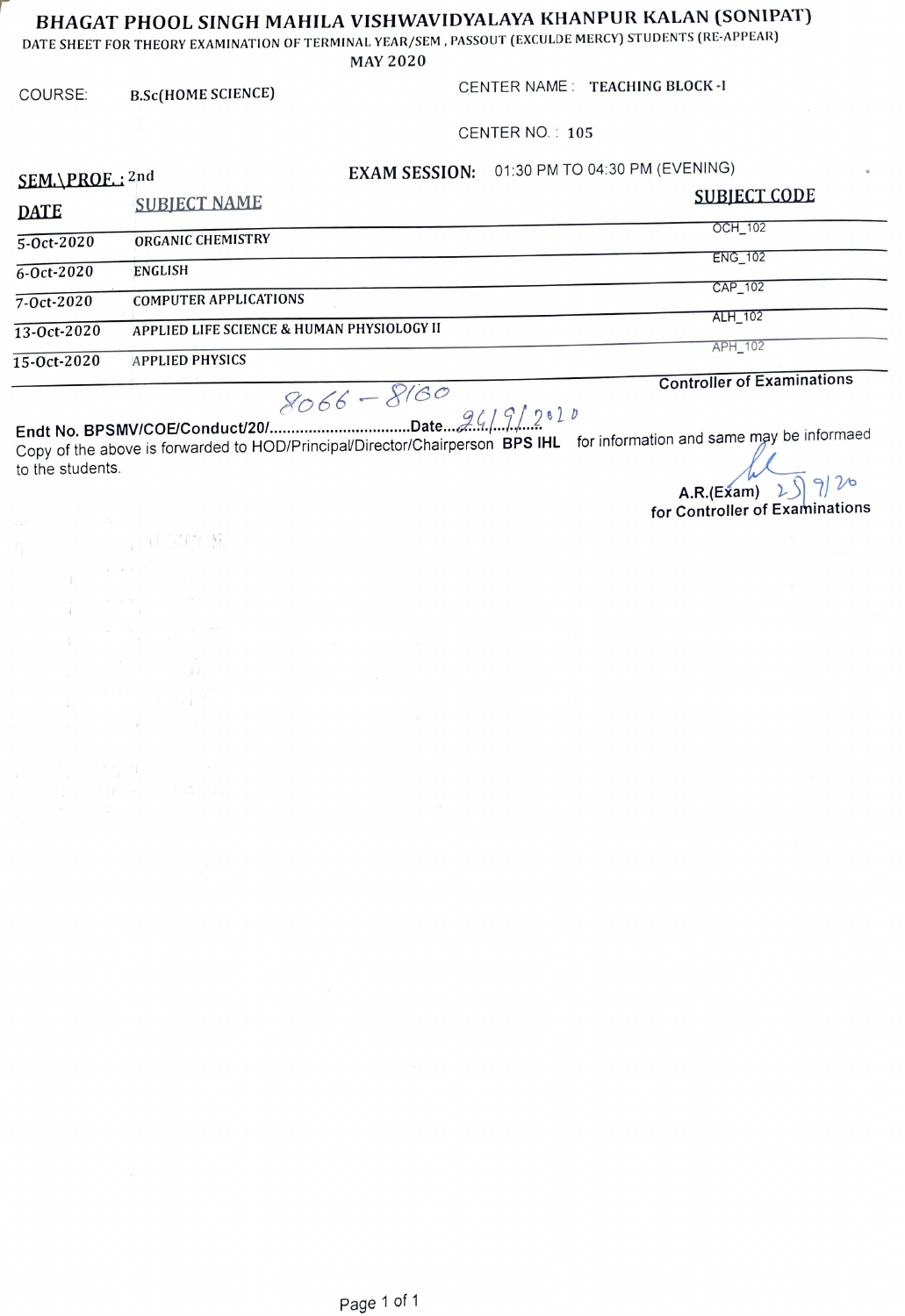# BHAGAT PHOOL SINGH MAHILA VISHWAVIDYALAYA KHANPUR KALAN (SONIPAT)

DATE SHEET FOR THEORY EXAMINATION OF TERMINAL YEAR/SEM, PASSOUT (EXCULDE MERCY) STUDENTS (RE-APPEAR)

MAY 2020

COURSE: B.Sc(HOME SCIENCE) CENTER NAME: TEACHING BLOCK -I

CENTER NO.: 105

We

SEM.\PROF.: 5th EXAM SESSION: 09:30 AM TO 12:30 PM (MORNING)

| <b>DATE</b>      | <b>SUBJECT NAME</b>                   | <b>SUBIECT CODE</b> |
|------------------|---------------------------------------|---------------------|
| 5-Oct-2020       | EXTENSION EDUCATION AND COMMUNICATION | EEC-301             |
| $7 - Oct - 2020$ | NUTRITIONAL BIO-CHEMISTRY-I           | <b>NBC-301</b>      |
| $9-0ct-2020$     | <b>INTRODUCTION TO ADULTHOOD</b>      | <b>ITA-301</b>      |
| 13-Oct-2020      | <b>CONSUMER EDUCATION</b>             | CED 301             |

Controller of Examinations

Endt No. BPSMVICOEJConductU20/.. .s\*s . ale.. 4/9/20L issk. Copy of the above is forwarded to HOD/Principa/Director/Chairperson BPS IHL for information and same may be informaed to the students.

A.R.(Exam)  $\iiint_{\mathbf{f} \in \mathbf{f}} \frac{\partial \mathbf{f}}{\partial \mathbf{f}}$  for Controller of Examinations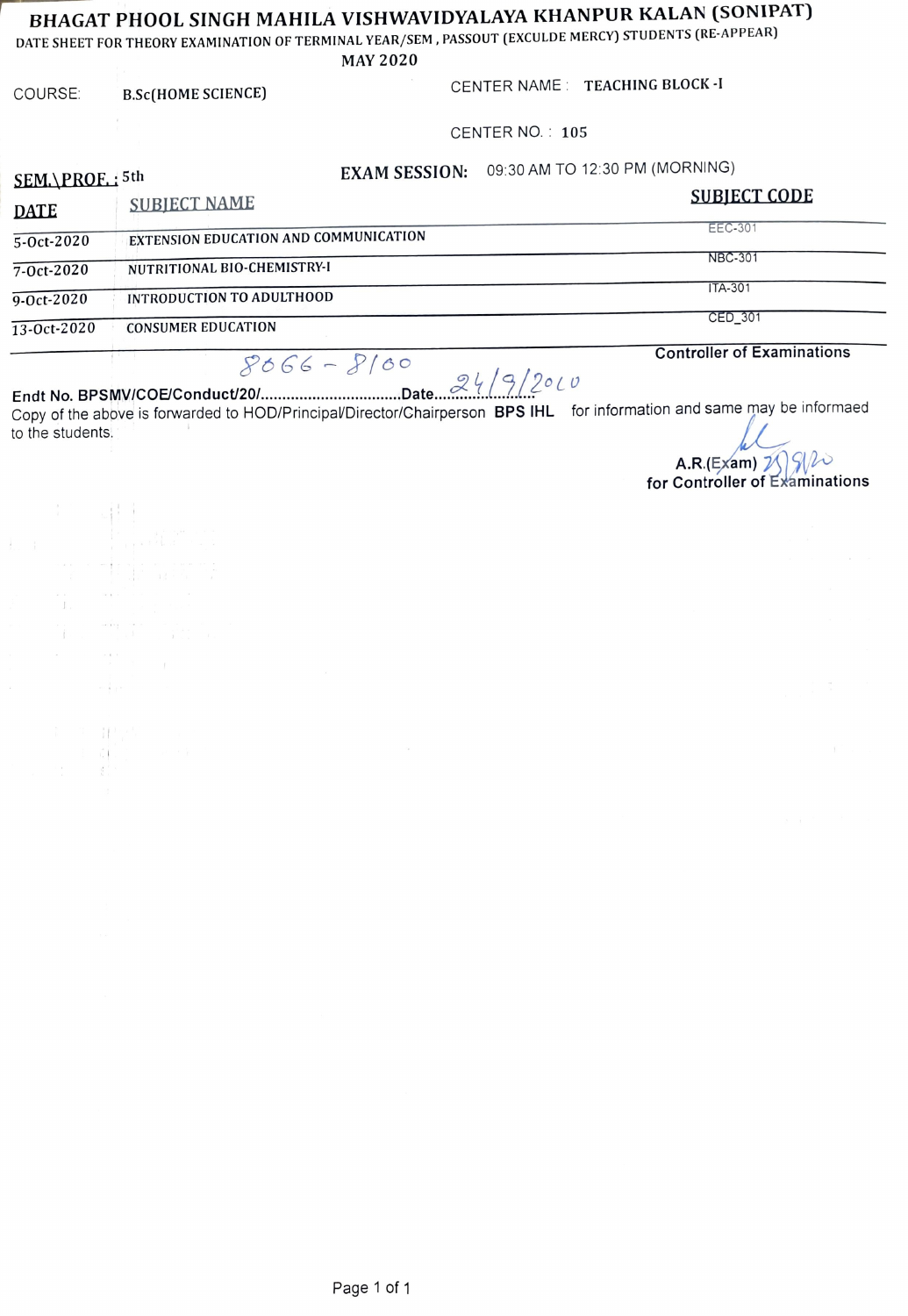### BHAGAT PHOOL SINGH MAHILA VISHWAVIDYALAYA KHANPUR KALAN (SONIPAT)|

DATE SHEET FOR THEORY EXAMINATION OF TERMINAL YEAR/SEM , PASSOUT (EXCULDE MERCY) STUDENTS (RE-APPEAR)

MAY 2020

 $\gamma$  in the set of  $\gamma$ 

COURSE: B.Sc(HOME SCIENCE) CENTER NAME: TEACHING BLOCK -I

CENTER NO.: 105

SEM.\PROF.: 4th EXAM SESSION: 09:30 AM TO 12:30 PM (MORNING)

| <b>DATE</b>      | <b>SUBJECT NAME</b>                       | SUBIECT CODE   |
|------------------|-------------------------------------------|----------------|
| $6 - 0ct - 2020$ | DEVELOPMENT IN CHILDHOOD & ADOLESCENT     | <b>DCA 202</b> |
| $8 - Oct - 2020$ | DRESS DESIGNING & APPAREL MAKING          | DDA 202        |
| $10-0ct-2020$    | EXTENSION EDUCATION AND RURAL DEVELOPMENT | <b>ERD-202</b> |
| $12 - Oct-2020$  | <b>MICROBIOLOGY &amp; SANITATION</b>      | MBS 202        |
|                  |                                           |                |

Controller of Examinations obk-&E100 . Date../ 9/26lo Endt No. BPSMVICOEIConductU20/.. Copy of the above is forwarded to HOD/Principa/Director/Chairperson BPS IHL for informaticon and same may be informaed to the students.

 $AR(Exam)$   $\overbrace{EXam}$  for Controller of Examinations